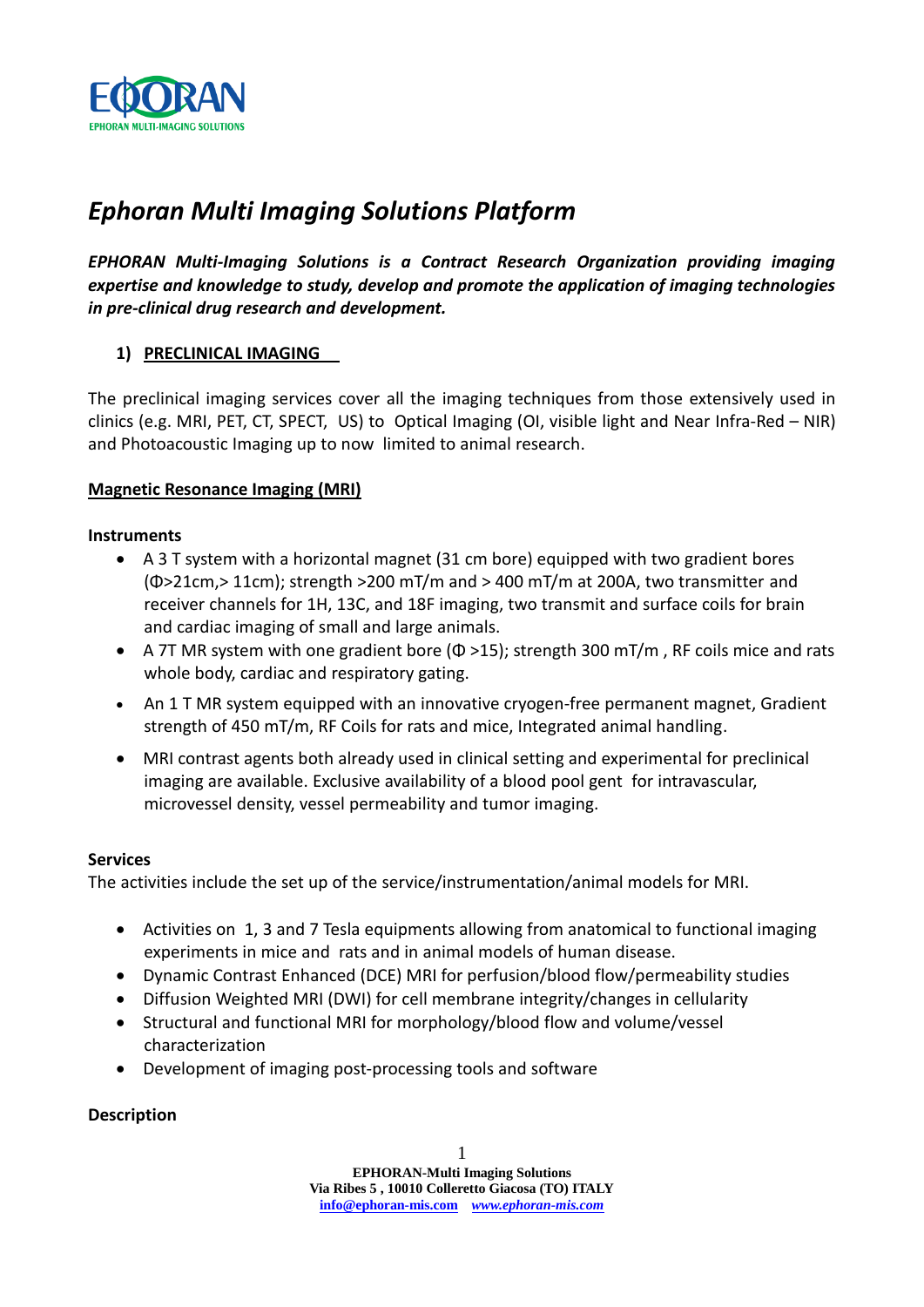

The availability, in this platform, of three state-of-the-art magnetic resonance imagers allows to perform different kinds of experiments:

- 1. Oncology -> Imaging on Transgenic and Xenografts models (tumor growth, apoptosis, angiogenesis, drug efficacy evaluation)
- 2. Cardiovascular pathology -> Imaging on Transgenic and induced pathological models (plaque imaging , angiography, perfusion )
- 3. Cerebral pathology -> Imaging on induced pathological models (stroke, glioma , angiography, perfusion, EAE )
- 4. Inflammation -> Imaging on induced pathological models (arthritis, macrophage detection)

**---------------------------------------------------------------------------------------------------------------------------------**

```
High frequency ultrasound and Photoacoustic imaging
```
- VisualSonics-VeVo2100 High resolution micro-ultrasound system (spatial resolution < 30 µm) for mouse and rat
- Photoacoustic Mode (PA) is a new integrated feature built onto the Vevo LAZR platform to enhance high-resolution ultrasound-derived images with the sensitivity of optical imaging. Real-time, in vivo imaging of deep tissue (up to 1 cm), Integrated, 20Hz tuneable laser (680-970 nm), Resolution down to 45 µm, Imaging through endogenous haemoglobin signal , High optical contrast co-registered with high-resolution imaging.
- US contrast agents both already used in clinical setting and experimental for preclinical imaging are available.
- PA probes, nanoparticles.

# **Services**

The activities include the set up of the service/instrumentation/animal models for US and PA.

- Activities on High resolution micro-ultrasound system equipment allowing from anatomical to functional imaging experiments from zebrafish to mice and rats.
- Vascular Imaging (Common Carotid Artery, Internal and External, Carotid Artery, Aorta, Inferior Vena Cava, Iliac Arteries, Femoral Arteries) mice and rats
- Abdominal Imaging (Inferior Vena Cava and Abdominal Aorta, Liver and Hepatic Vessels, Kidneys, Pancreas) in mice and rats
- Micro- Echocardiography Study in zebrafish
- Cancer Research Imaging (Visualization and 3D imaging reconstruction with Measurements of Tumor size) in mice and rats
- Oxygen saturation distribution , Haemoglobin content and quantification, 2D and 3D image capture and analysis with PA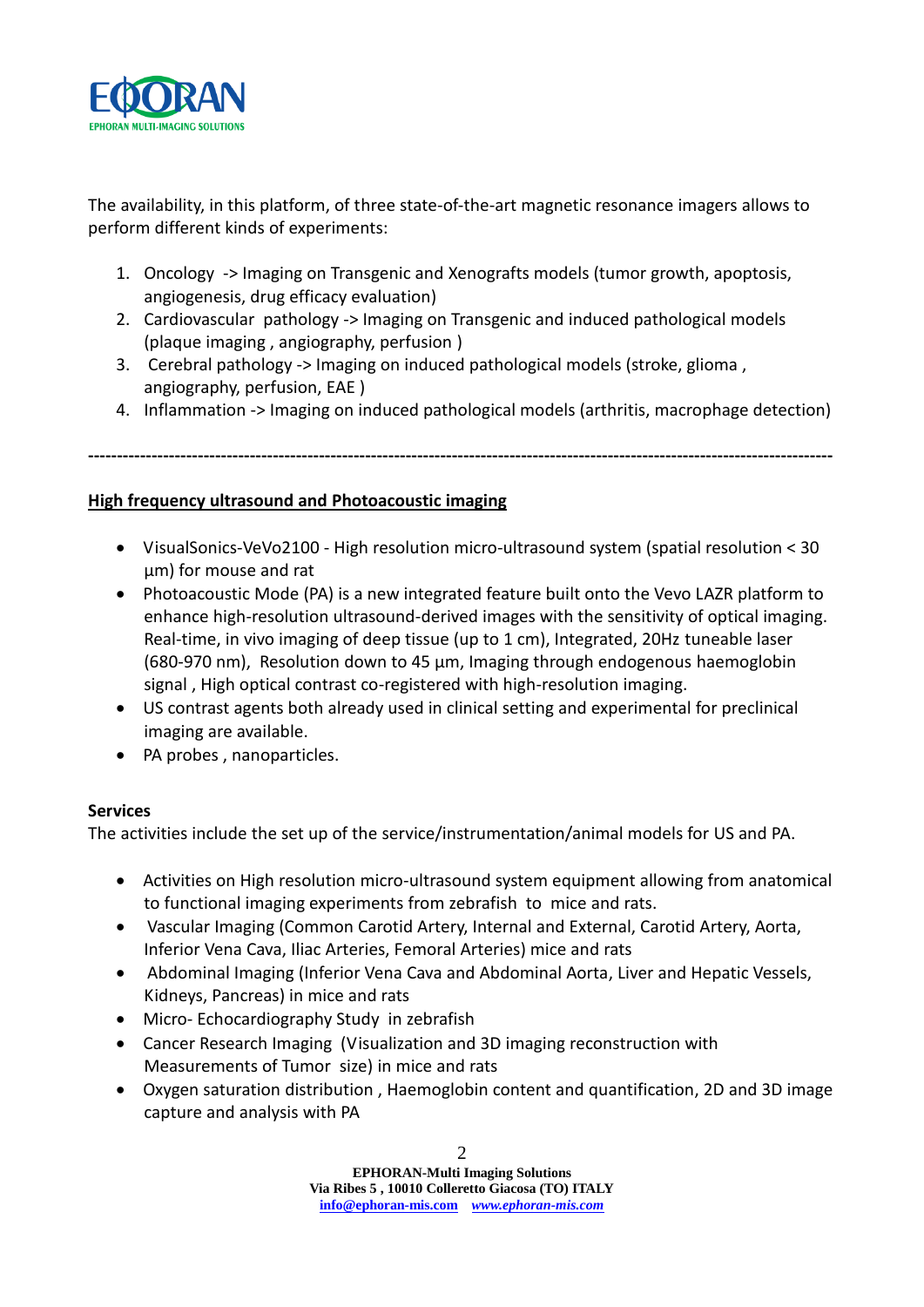

# **Description**

The availability, in this platform, of a state-of-the-art ultrasound instrument allows to perform different kinds of experiments:

- 1. Oncology -> Imaging on Transgenic and Xenografts models (tumor growth ,angiogenesis, drug efficacy evaluation)
- 2. Cardiovascular pathology -> Imaging on Transgenic and induced pathological models (angiography, perfusion )

**---------------------------------------------------------------------------------------------------------------------------------**

**Optical Imaging (OI)**

#### **Instruments**

- Pearl Imager (Licor) designed for in vivo imaging in the near-infrared (NIR) spectral region
- IVIS<sup>®</sup> Spectrum (Caliper) High-sensitivity equipment for in vivo imaging of fluorescence and bioluminescence.
- OI contrast agents experimental for preclinical imaging are available. If necessary, labelling and/or smart probes are prepared on request.

### **Services**

The activities include the set up of the service/instrumentation/animal models for OI.

- Activities on two OI equipments allowing functional imaging experiments in mice and rats and in animal models of human disease.
- Labelling of antibodies , proteins and chemicals
- Imaging of receptor-targeted fluorophore agents, blood pool imaging agents, smart probes
- Biodistribution and pharmacokinetics of fluorophore labelled compounds
- Stem cell labelling and tracking

#### **Description**

The availability, in this platform, of two state-of-the-art optical imaging instruments allows to perform different kinds of experiments:

1. Oncology -> Imaging on Transgenic and Xenografts models (tumor biology, apoptosis , angiogenesis, drug efficacy evaluation)

- 2. Drug absorption /distribution and metabolism
- 3. Cell migration
- 4. Gene expression and optical reporter proteins (luciferase, GFP)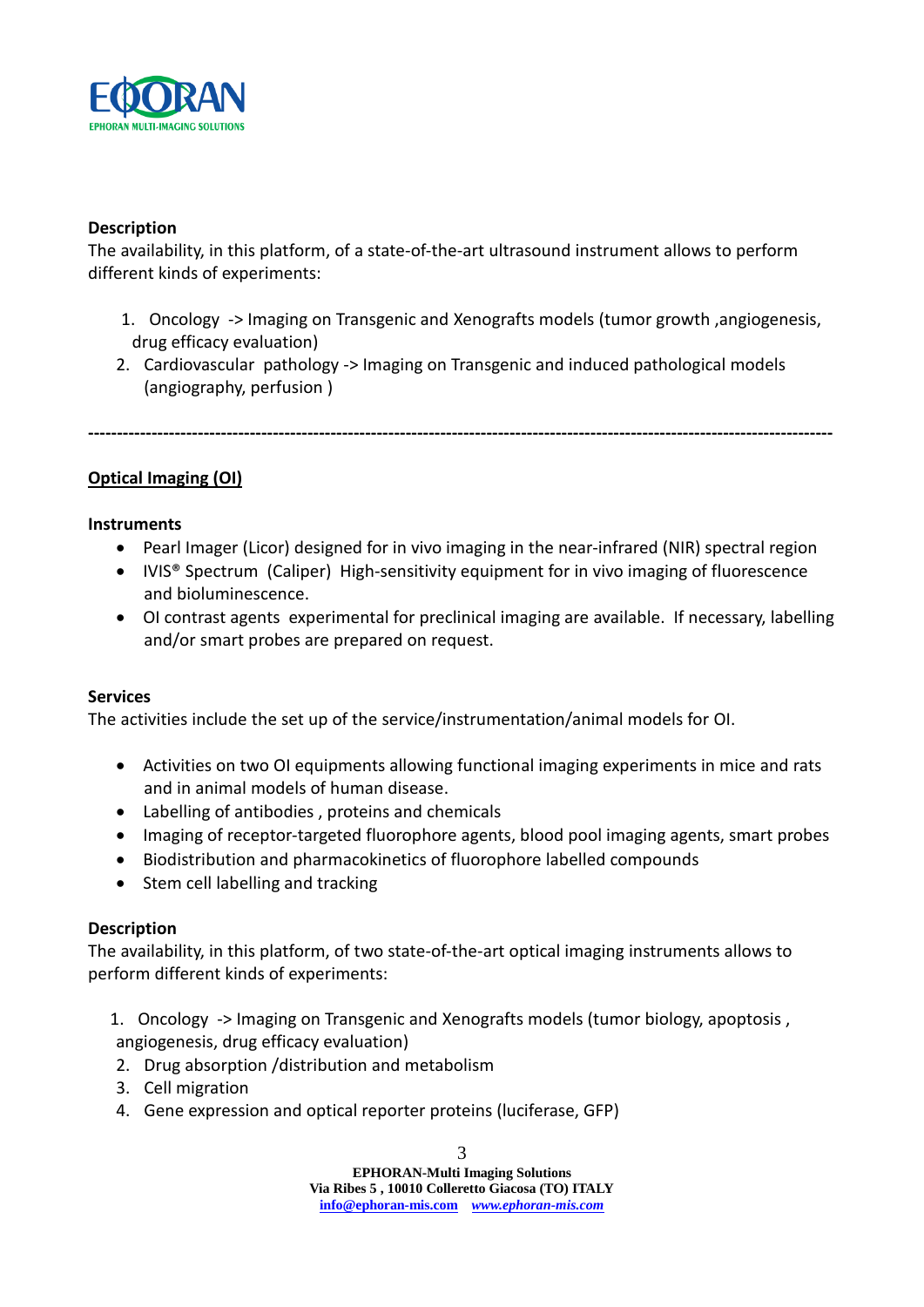

5. Inflammation -> Imaging on induced pathological models (arthritis, macrophage detection)

**---------------------------------------------------------------------------------------------------------------------------------**

# **Nuclear Medicine (PET/SPECT)**

# **Instruments**

- Triumph GE is a fully integrated molecular imaging system PET/SPEC/CT for biomedical research and pharmaceutical development. Equipment providing high quality images and data for optimal resolution, contrast, noise-to-image quality and accurate 3D rendering with minimal x-ray dose. Triumph<sup>®</sup> pre-clinical PET/CT system scanner is an integrated imaging system that combines functional imaging with high-resolution anatomical imaging.
- The LabPET4 sub-system is an advanced digital system based on Avalanche Photodiodes (APDs). The system uses dual scintillator detection units in a phoswich architecture. The system provides an 11cm inner bore diameter with a 1.0mm resolution at the center of the FOV with an effective axial field of view of 3.7 cm and an imaging transverse field of view up to 10 cm.
- YAP-(S)PET Scanner provides a simple tool for Multimode Functional Imaging on Small Animals . The Scanner can be easily configured to perform studies either in PET or SPECT mode. The 4-head version of the scanner may work simultaneously in PET and SPECT mode.
- The in-house availability of a cyclotron for industrial production of clinical and research tracers provides both PET/SPECT agents and custom labeling of candidate molecules for pre-clinical studies.

### **Services**

The activities include the set up of the service/instrumentation/animal models for PET and SPECT.

- Activities on Triumph PET/SPEC/CT scanner allowing for anatomical and functional imaging experiments in mice and rats and in animal models of human disease.
- Activities on YAP-(S)PET scanner allowing for functional imaging experiments in mice and rats and in animal models of human disease.
- Labelling of antibodies , proteins and chemicals both for PET and SPECT
- Imaging of receptor-targeted PET agents (new molecular imaging assays)
- Biodistribution and pharmacokinetics of labelled compounds (e.g.pharmacological agents in drug development)
- Identification/synthesis of PET/SPECT tracers for preclinical and clinical imaging (99-Tc, 18-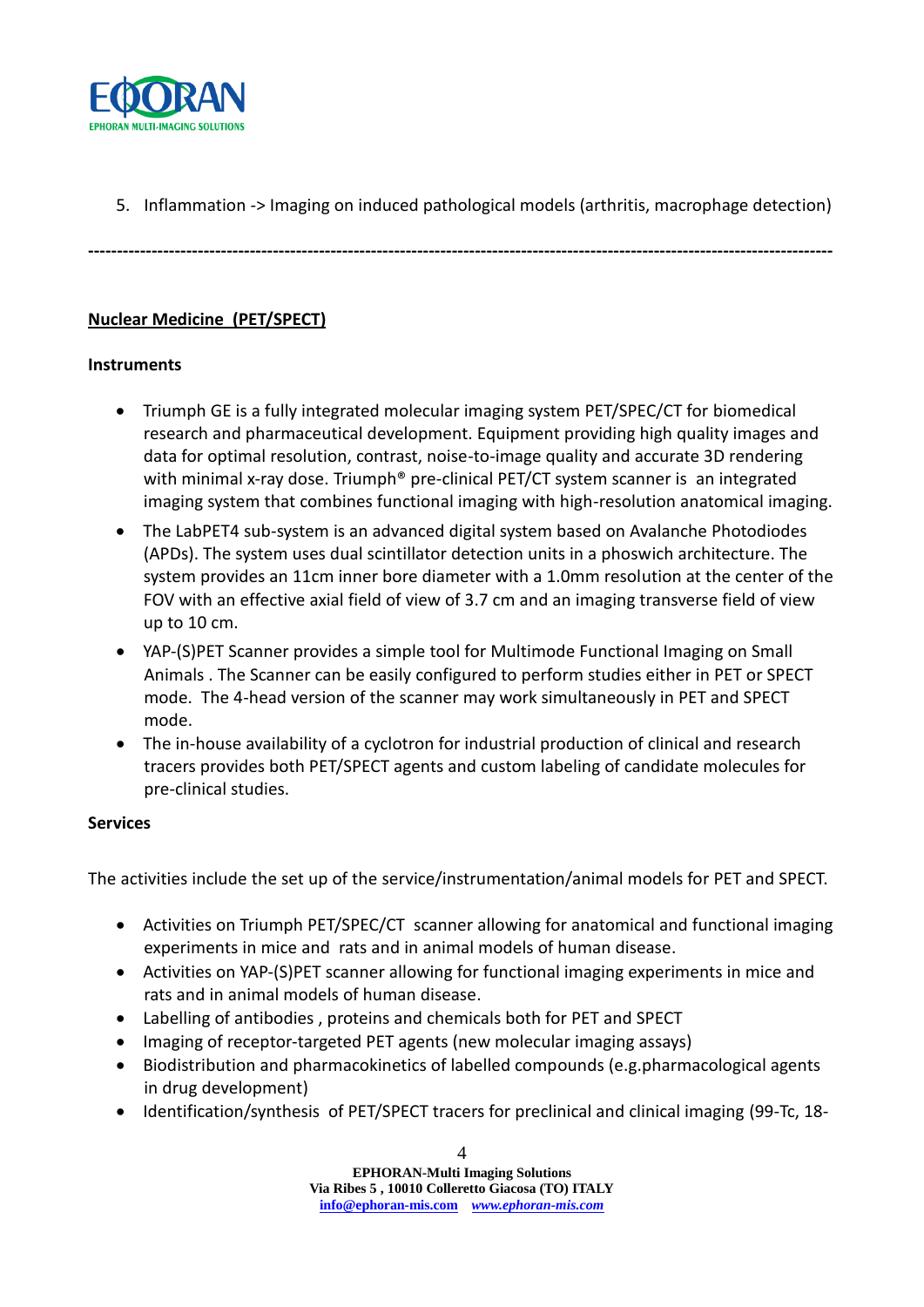

F or 68-Ga)

- Human injectable solutions of Gluscan® (FluoroDeoxyGlucose or FDG), research PET tracers labeled (18-F or 68-Ga), and therapeutic radiopharmaceuticals labeled with Y-90 and Lu-177 are provided through the internal expertise and facility.
- PET/SPECT Molecular Imaging (custom labeling 18-F or 68-Ga , 99m-Tc) applied to drug discovery (for both pre-clinical and clinical research, new radiotracers for use in diagnostic imaging).

# **Description**

The availability, in this platform, of a state-of-the-art PET/SPECT instrument allows to perform different kinds of experiments:

- 1. Oncology -> Imaging on Transgenic and Xenografts models (tumor metabolism, proliferation and growth, apoptosis , angiogenesis, drug efficacy evaluation)
- 2. Cardiovascular pathology -> Imaging on Transgenic and induced pathological models (plaque imaging)
- 3. Cerebral pathology -> Imaging on induced pathological models (stroke, glioma , degenerative pathologies)
- 4. Inflammation -> Imaging on induced pathological models (arthritis, macrophage detection)
- 5. Validation of new biomarkers of pharmacological activity as predictors of drug response in the clinical setting (novel drug delivery and gene therapy approaches).

**---------------------------------------------------------------------------------------------------------------------------------**

# **X-ray**

# **Instruments**

- Triumph GE is a fully integrated molecular imaging system PET/SPECT/CT for biomedical research and pharmaceutical development.
- The X-O(TM) X-ray Computed Tomography (CT) sub-system provides high-quality CT images for whole body anatomical imaging. The system features a digital detector using a large area 5.3 mega pixel CMOS detector. The system includes an X-ray generator with a variable output of 40 to 80 kVp and a maximum energy output of 40W with a 75 um focal spot size. The resolution achievable ranges form 50 to 180 um. The system design permits changing the FOV with a maximum imaging volume of 9.3 cm in diameter by 9.7 axial FOV.

# **Services**

The activities include the set up of the service/instrumentation/animal models for CT.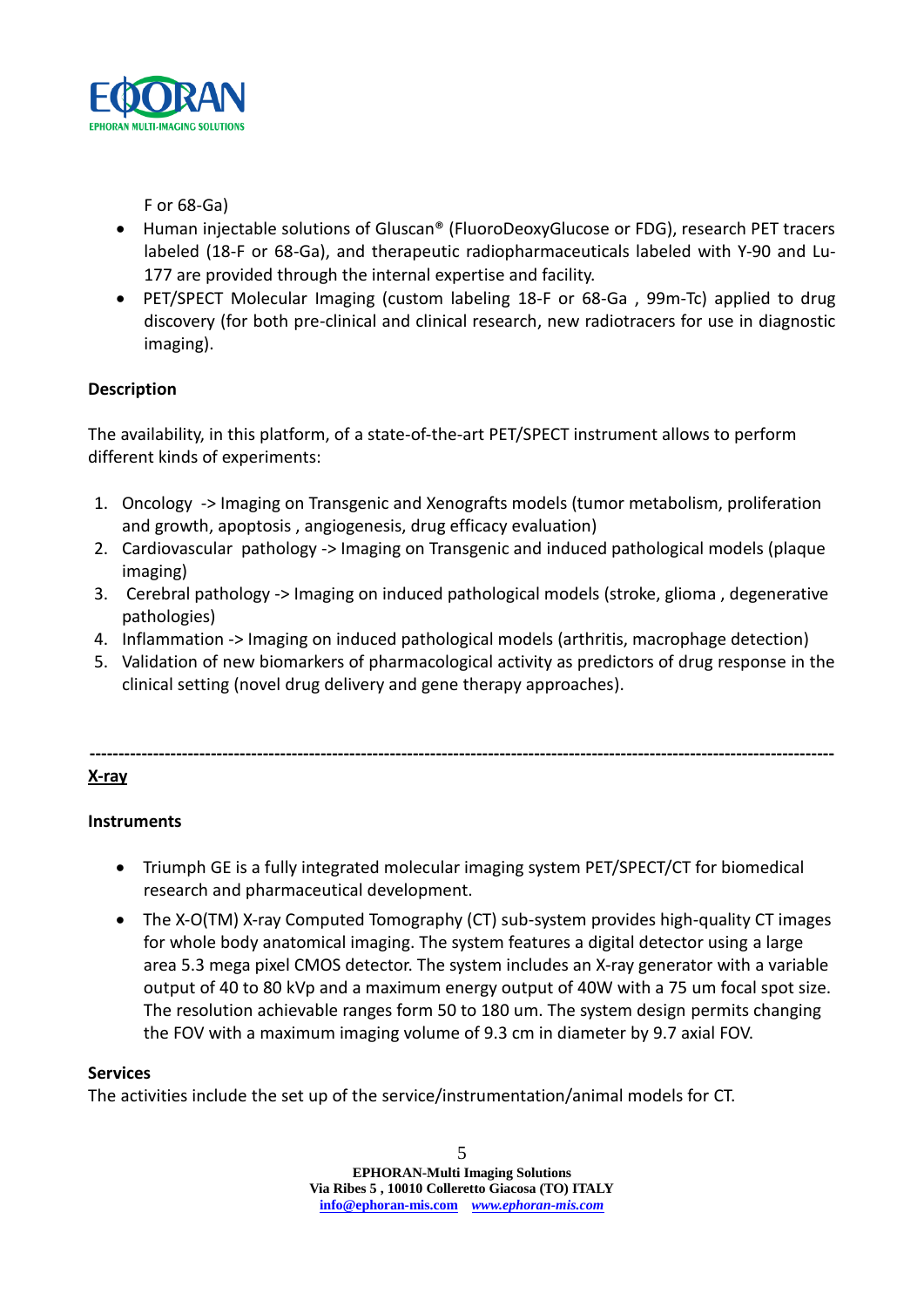

 Activities on Triumph PET/SPECT/CT scanner allowing for anatomical imaging experiments in mice and rats and in animal models of human disease.

### **Description**

The availability, in this platform, of a state-of-the-art PET/SPECT instrument allows to perform different kinds of experiments:

1. Oncology -> Imaging on Transgenic and Xenografts models (bone imaging , proliferation, drug efficacy evaluation)

2. Contrast enhanced CT with iodinated contrast agent , nanoparticles, liposomes, dendrimers .

Contact: Vito Lorusso , Ephoran Multi Imaging Solutions srl, Via Ribes, 5 10010 Colleretto Giacosa (TO) – ITALY Ph. +39 0125 561882, Fax +39 0125 561870, E-mail: vito.lorusso@ephoran-mis.com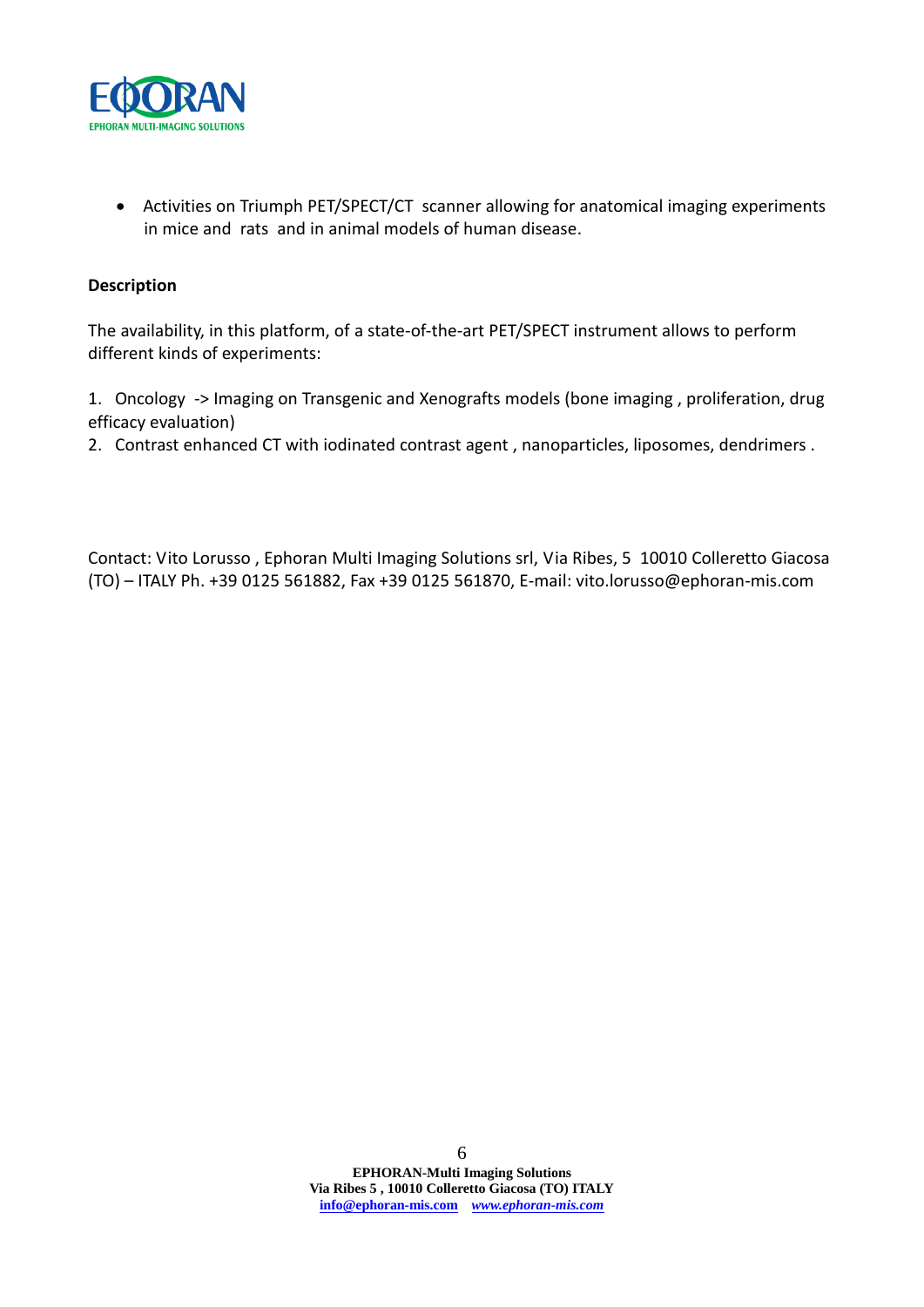

### **2) PHARMACO-TOXICOLOGICAL AND ANALYTICAL TESTING**

Pharmaco-toxicological activities part of the offers of Ephoran Service using a network of qualified partners.

#### **PHARMA TOX**

Pharmaco-toxicological activities performed under GLP rules and regulations fulfilling safety requirements.

#### **Instruments**

The instruments list includes small animal equipment (anaesthesia system, automated blood sampler, physiological monitoring equipment, ECG, respiratory, oxymeter), general research equipment (centrifuge, dose calibrator, HPLC systems) as well as computer hardware and software requirements for PK analysis , and Optical and Scanning Electron Microscopy .

### **Animal Facility**

Restricted-access, air conditioned , continuously monitored for temperature and humidity to ensure full compliance to regulations on animal welfare .

#### **Services**

- Cardiovascular effects in rats and rabbits, anesthetized open chest pigs
- Neurotoxicity test including Irwin test, Rota Rod
- Single dose, expanded acute toxicity in mice and rats
- Repeated dose toxicity (up to 28 days)
- Maximum Tolerated Dose (MTD) and toxicokinetics in mice and rats
- In vitro effects on histamine release from rat peritoneal mast cells
- Testing on different cell lines for MTT, LDH, NR
- Blood/plasma kinetics in conscious rats (automated blood sampling)
- Urinary, biliary and fecal excretion (mice, rats)

#### **Description**

The Animal Facility is equipped to perform, help design and implement pilot and GLPcompliant pharmacology and toxicology in mice, rats and pigs. A flexible pre-clinical research and development service allows us to meet client's need for a comprehensive program or a single study.

- Single and repeated dose toxicity studies including toxicokinetics
- Analytical methods development (HPLC, Elisa)
- Pharmacokinetics (ADME)

**EPHORAN-Multi Imaging Solutions Via Ribes 5 , 10010 Colleretto Giacosa (TO) ITALY info@ephoran-mis.com** *www.ephoran-mis.com*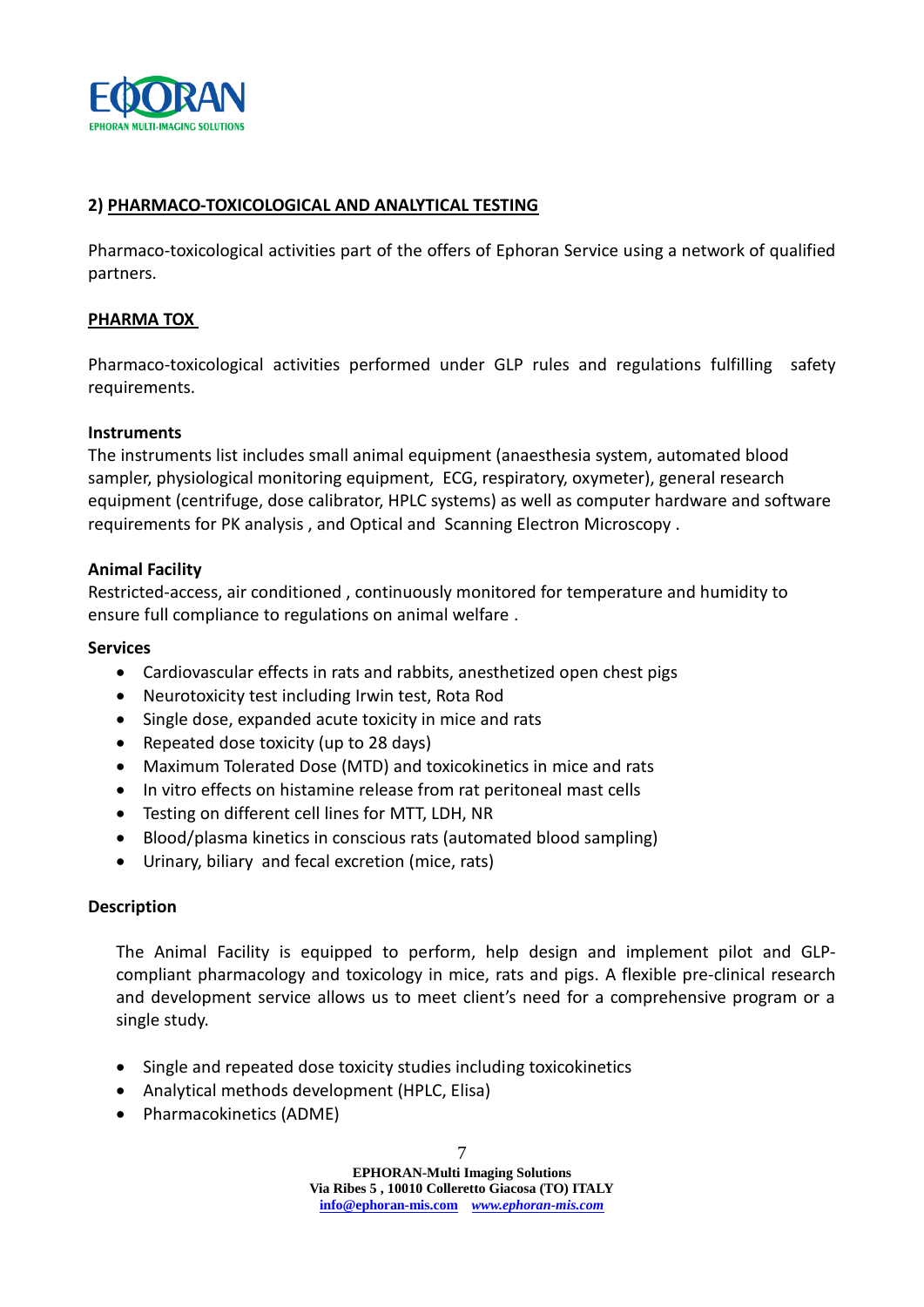

### **3 ) ANALYTICS and CUSTOM SYNTHESIS**

Analytics and Custom Synthesis are activities part of the offers of Ephoran Service using a network of qualified partners. Analytical activities performed under GLP rules and regulations including set-up, validation and application of bioanalytical methods and fulfilling safety requirements

#### **Instrument and Services**

#### SUPPORT FOR RESEARCH AND DEVELOPMENT

- In vitro target validation
- Signal Pathway/MOA investigation
- e-ADMET studies
- Biomarkers discovery and detection

#### **Technologies and tools**

- *Stable or transient cell transfection*
- *Gene silencing*
- *Protein/protein interaction*
- *Antagonist competition*
- *Cell uptake*
- *ICC/IHC/IF*
- *Phosphoproteomics*
- *Gene expression*
- *Adhesion, Migration*
- *Apoptosis, Necrosis, Cytotoxicity*
- *Angiogenesis*
- *Proliferation*
- *Differentiation*
- *Proteome analysis*
- *Gene expression analysis*
- *Quantitative detection method set up (Immunoenzimatic, mass spectrometry)*
- *Nuclear Magnetic Resonance Spectroscopy*
- *MALDI imaging*
- *Peptide mass fingerprinting*
- *Protein mapping*
- *Proteome and phospho-proteome qualitative and semi-quantitative analysis*
- *Phosophorilation and glycosilation sites determination*
- *Protein/Proteome Profiling*
- *ImmunoPrecipitation-Profiling*
- *Mass spectrometry*

#### BIOANALYTICS

- Preclinical and clinical studies
- ADME, PK/TK, and DM
- PD, Biomarkers quantification

**EPHORAN-Multi Imaging Solutions Via Ribes 5 , 10010 Colleretto Giacosa (TO) ITALY info@ephoran-mis.com** *www.ephoran-mis.com*